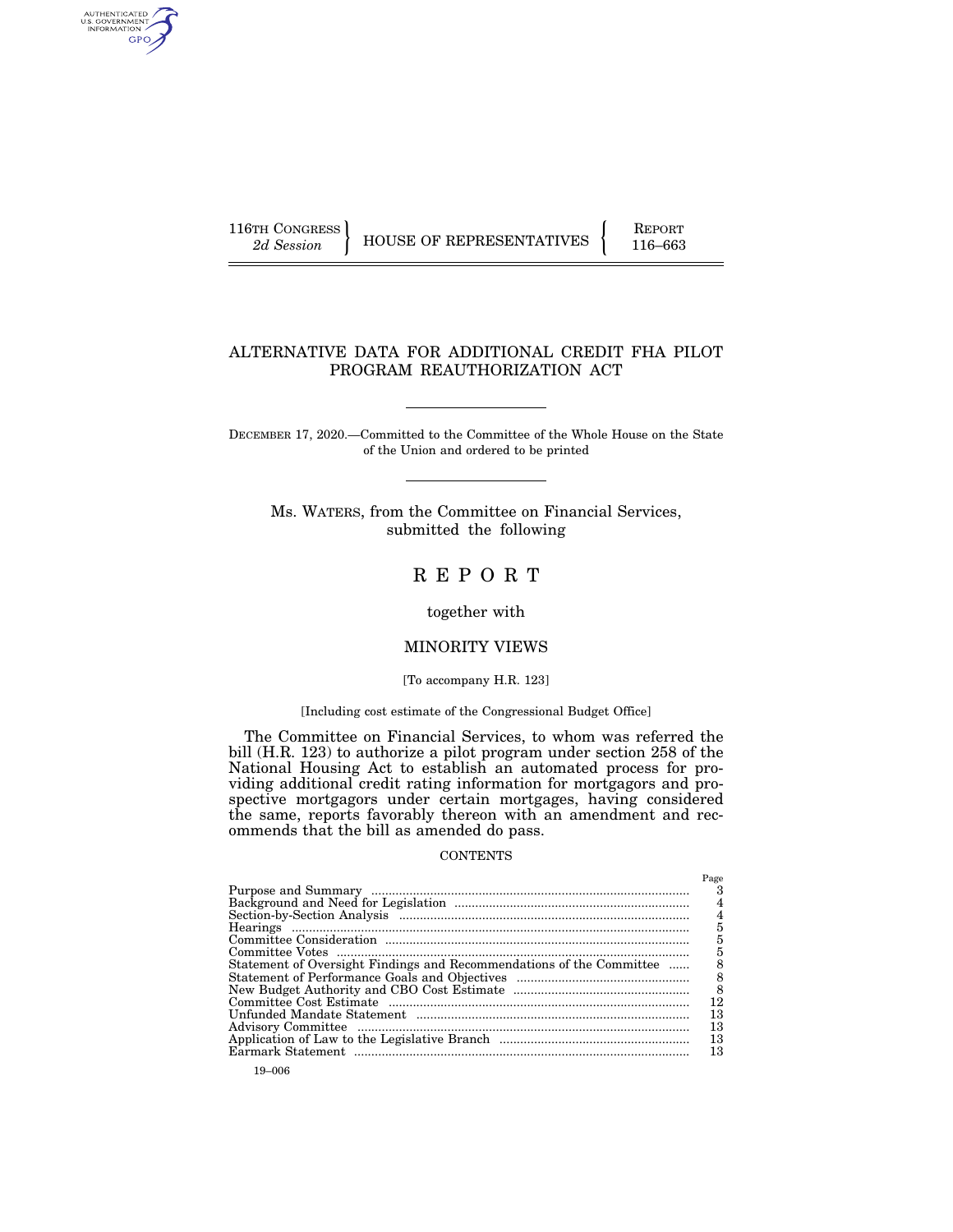Duplication of Federal Programs ............................................................................ 13 Changes to Existing Law ........................................................................................ 13

The amendment is as follows:

Strike all after the enacting clause and insert the following:

**SECTION 1. SHORT TITLE.** 

This Act may be cited as the ''Alternative Data for Additional Credit FHA Pilot Program Reauthorization Act''.

2

#### **SEC. 2. PILOT PROGRAM FOR BORROWERS WITHOUT SUFFICIENT CREDIT HISTORY.**

Section 258 of the National Housing Act (12 U.S.C. 1715z–24) is amended— (1) in subsection (a)—

(A) by striking "carry out" and inserting "establish and carry out";

(B) by striking "establish, and"; (C) by inserting ''who elect to participate in the pilot program'' before the second comma;

(D) by striking ''mortgagors and'';

(E) by inserting after ''their creditworthiness'' the following: ''and have opted into the use of additional credit information''; and

(F) by striking ''alternative'' each place such term appears and inserting ''additional'';

(2) in subsection (b), by adding after the period at the end the following: ''The pilot program may not be carried out with respect to any mortgagor or prospective mortgagor under a mortgage the proceeds of which are used to prepay or pay off an existing loan secured by the same property.'';

(3) by striking subsection (c);

(4) by redesignating subsections (b) (as amended by paragraph (2) of this subsection) and (d) as subsections (c) and (k), respectively;

(5) by inserting after subsection (a) the following new subsection:

''(b) GOAL.—The goal of the pilot program under this section shall be to examine and evaluate the benefits of using such a credit scoring model that uses additional data.'

(6) by inserting after subsection (c) (as so redesignated by paragraph (4) of this subsection) the following:

''(d) ADDITIONAL CREDIT INFORMATION.—The Secretary shall, after consultation with the Government National Mortgage Association and not later than one year after the date of the enactment of this subsection, select one or more commercially available credit scoring models that will be available under the pilot and that utilize additional data, as the Secretary considers appropriate based on the goals of the pilot program. In selecting the model or models to use, the Secretary shall consider the criteria under part 1254 of the regulations of the Director of the Federal Housing Finance Agency (12 C.F.R. Part 1254) to the extent appropriate.

"(e) NOTIFICATION.-

''(1) NOTICE OF OPTIONS.—The Secretary shall develop a notice for prospective mortgagors, and require mortgagees to provide such notice to prospective mortgagors, that informs prospective mortgagors of—

''(A) the ability to opt into the use of the credit scoring model selected for use under the pilot program;

''(B) information on how the pilot program credit scoring model differs from the FHA's current credit scoring models, including the types of additional data that are included in the pilot program model; and

''(C) housing counseling agencies in the area that are approved by the Department of Housing and Urban Development.

''(2) COMPARISON OF LENDING OPTIONS.—The Secretary shall require mortgagees participating in the pilot program to provide information to prospective mortgagors sufficient to allow comparison of the mortgagor's lending options using the credit scoring model under the pilot program and using the credit scoring model then in effect for mortgagors not opting into the use of the credit scoring model under the pilot program.

''(f) UNDERWRITING OPTIONS.—This section may not be construed to preclude a prospective mortgagor who opts to use an approved credit scoring model under the pilot program under this subsection in connection with underwriting for a mortgage insured under this title from thereafter obtaining a determination of creditworthiness involved in underwriting for such mortgage using information other than that provided under such approved credit scoring model.

''(g) PROTECTION OF PROPRIETARY INFORMATION.—This section may not be construed to require the disclosure or sharing of any proprietary information.

''(h) REPORTING.—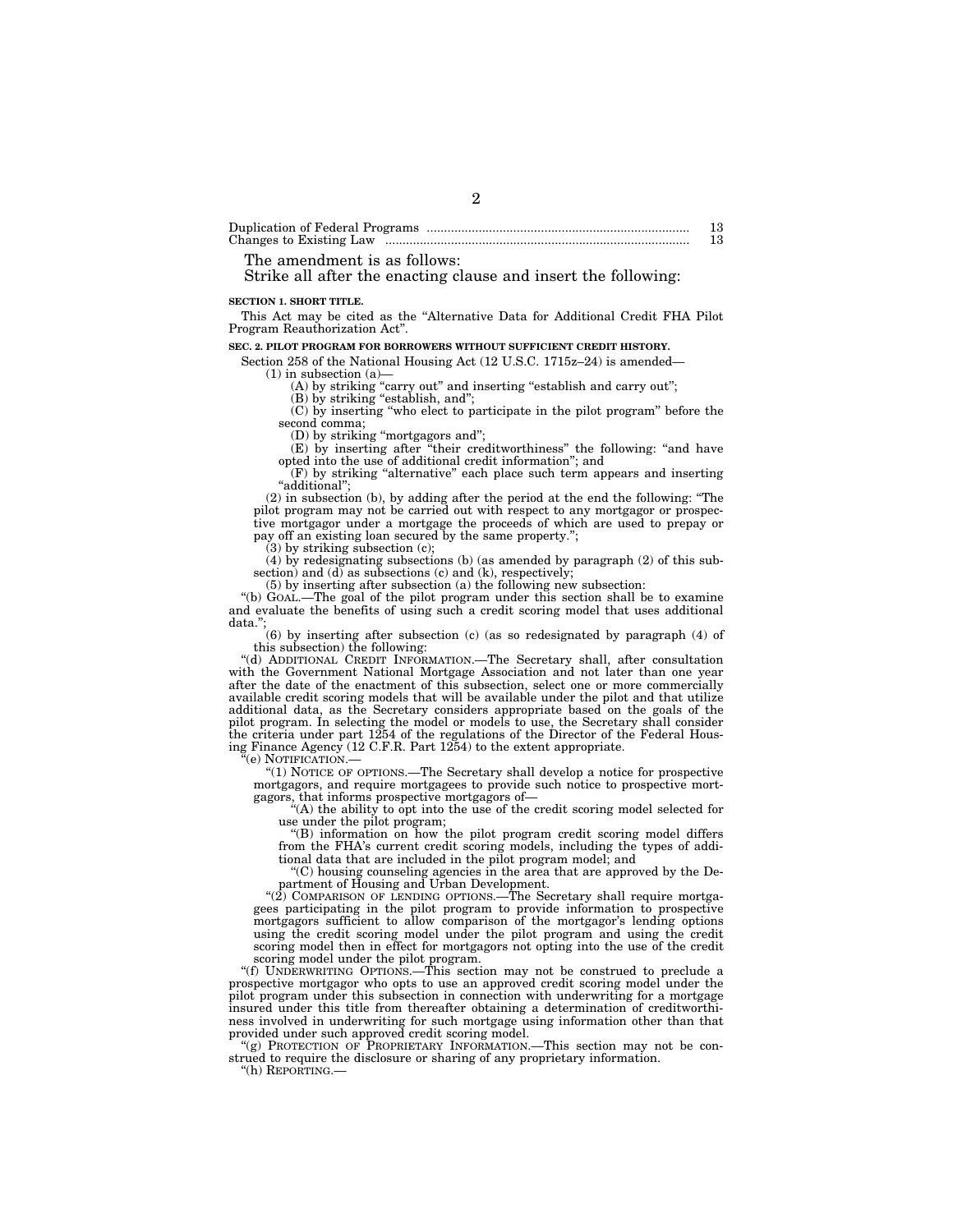''(1) IN GENERAL.—The Secretary shall submit reports to the Congress in accordance with paragraph (2) that provide a detailed evaluation of the effectiveness of the pilot, including data that shows—

''(A) the number of mortgagors who had the option to opt into using additional credit information and the number of mortgagors who opted into using additional credit information;

''(B) the total number and percent of mortgagors who opted into the pilot and were subsequently approved for a mortgage;

''(C) demographic information about mortgagors who opt into using additional credit information, compared to demographic information about mortgagors generally, which shall include race, ethnicity, marital status, sex or gender, geographic location regarding mortgaged properties, and any other information the Secretary deems appropriate;

''(D) whether or not mortgagors with no or thin credit files benefitted from having this option and how;

''(E) whether or not other borrowers who did not have thin or no credit files benefitted from this option and how;

''(F) the effectiveness of the additional credit information in predicting mortgage loan default;

''(G) the rate of participation of mortgagees in the pilot program; ''(H) whether or not the pilot program had an impact on the Mutual Mortgage Insurance Fund, in general, and specifically whether it had an impact on the economic net worth ratio of the Fund;

''(I) whether or not there was sufficient income from the pilot program to offset the risk posed to such Fund by the pilot program;

''(J) whether the pilot program had an impact on the ability of other borrowers not participating in the program to obtain the products and services of the FHA; and

''(K) any other information the Secretary determines relevant.

''(2) SUBMISSION.—The Secretary shall submit a report described in paragraph  $(1)$ 

"(A) not later than 6 months after the conclusion of the 2-year period beginning on the date on which the Secretary begins accepting the additional credit scores through the pilot program established by the Secretary pursuant to this section; and

 $f(B)$  not later than 1 year after the conclusion of the 5-year period beginning on the date of the enactment of the Alternative Data for Additional Credit FHA Pilot Program Reauthorization Act.

''(3) REPORT ON SELECTION OF ADDITIONAL CREDIT MODEL.—Not later than the conclusion of the 6-month period that begins upon the conclusion of the one-year period under subsection (d), the Secretary shall submit to the Congress a report explaining why the additional credit scoring model or models selected pursuant to subsection (d) were selected in lieu of other commercially available credit scoring models.

"(4) PUBLIC AVAILABILITY OF INFORMATION.—The Secretary shall make publicly available in an easily accessible location on the website of the Department

''(A) each report submitted to the Congress pursuant to this subsection; and

''(B) information about the pilot program, which shall include an up-to-date listing of mortgagees participating in the pilot program.

''(i) AUTHORITY TO LIMIT PARTICIPATION.—The Secretary may establish a limitation to cap participation in the pilot program under this section.

''(j) AUTHORIZATION OF APPROPRIATIONS.—There is authorized to be appro-

" $(1)$  \$3,000,000 for fiscal year 2020 for establishing and carrying out the pilot program under this section; and<br>
"(2) \$1,500,000 for each of fiscal years 2021 through 2024 for carrying out the

pilot program under this section.''; and

 $(7)$  in subsection (k), as so redesignated by paragraph (4), by striking "5-year period beginning on the date of the enactment of the Building American Homeownership Act of 2008'' and inserting ''5-year period beginning on the date of the enactment of the Alternative Data for Additional Credit FHA Pilot Program Reauthorization Act''.

#### PURPOSE AND SUMMARY

On January 3, 2019, Rep. Al Green introduced H.R. 123, the ''Alternative Data for Additional Credit FHA Pilot Program Reauthor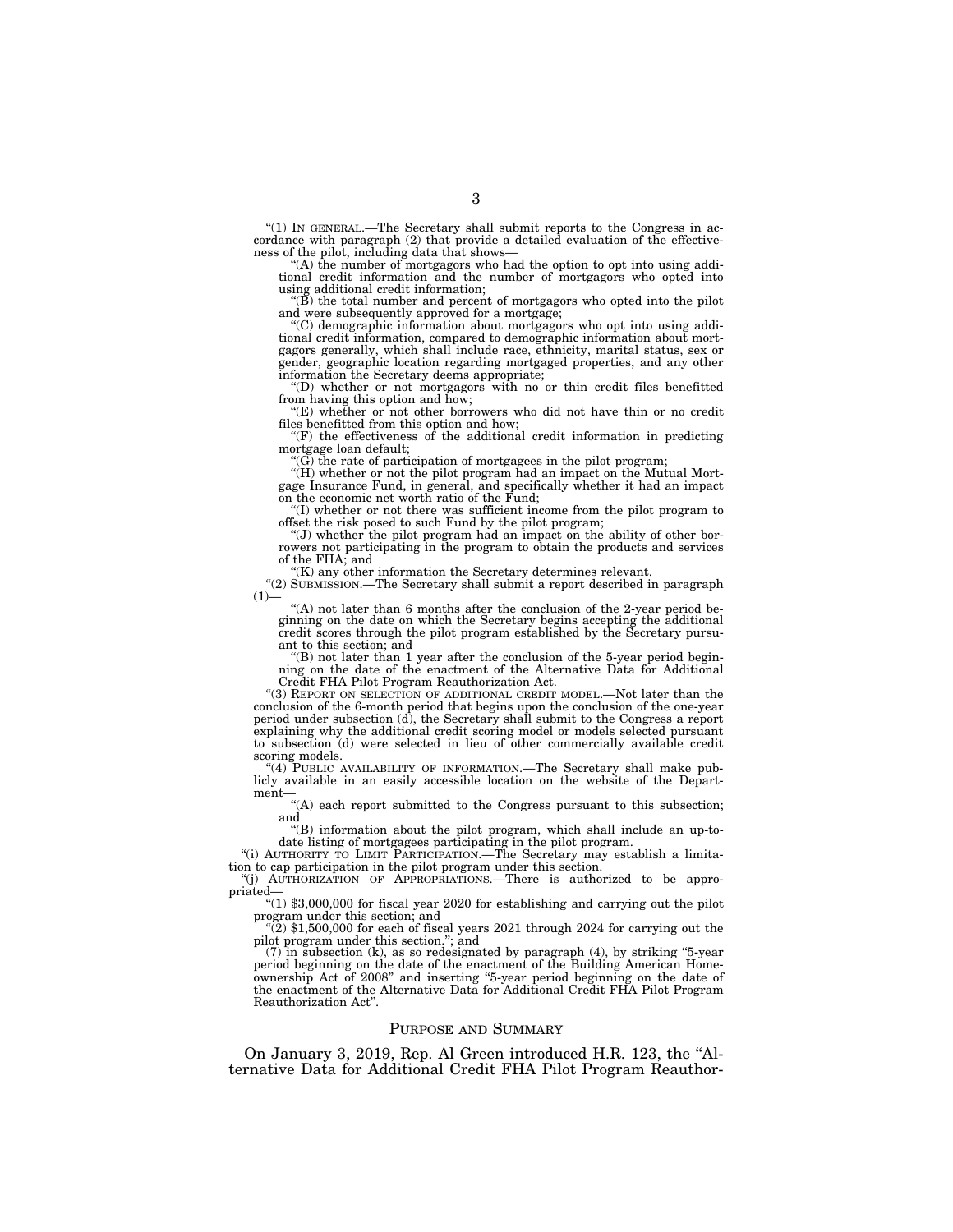ization Act,'' which would reauthorize the Department of Housing and Urban Development's (HUD) statutory authority to implement a pilot program under the Federal Housing Administration (FHA) to increase credit access for borrowers with thin or no credit files through the use of additional credit data. The ANS would also require HUD to report pilot program findings.

# BACKGROUND AND NEED FOR LEGISLATION

The information and data traditionally used to make lending decisions and establish credit scores does not estimate the score for the 26 million consumers without a credit history or the 19 million consumers with credit histories that are too short or outdated to form a credit score, groups that are often labeled as ''credit invisible" or "unscorable.

Section 2124 of the Housing and Economic Recovery Act of 2008 (HERA) directed the Secretary of HUD to create a pilot program at FHA aimed at testing the use of additional credit data—such as history of rental or utility payments—to underwrite FHA borrowers in the hopes of including more credit invisible and unscorable borrowers. However, the statutory authority for the pilot program expired in July 2013 and the pilot program was never initiated.

H.R. 123 renews the authority for this pilot with greater specificity around how the program should be structured and would authorize the appropriation of \$3 million to establish the pilot program and \$1.5 million for each year thereafter to administer and maintain the five-year pilot. Specifically, the bill directs HUD to choose one or more commercially available credit reporting models and provide FHA borrowers with the option to opt into this alternative model. H.R. 123 also requires HUD to provide borrowers with local housing counseling information, and ultimately report on the findings of the pilot program to Congress.

Currently, borrowers who are credit invisible or unscorable can still obtain an FHA loan, if their lender goes through the manual underwriting process. However, the automated underwriting pilot program could provide a faster and more efficient avenue that encourages more lenders to work with traditionally underserved borrowers, while testing its success in increasing access to credit.

H.R. 123 is supported by the National Consumer Law Center (on behalf of its low-income clients), Americans for Financial Reform, and the Center for Responsible Lending.

#### SECTION-BY-SECTION ANALYSIS

### *Section 1. Short title*

This section provides that H.R. 123 may be cited as the "Alternative Data for Additional Credit FHA Pilot Program Reauthorization Act.''

## *Section 2. Pilot program for borrowers without sufficient credit history*

This section amends Section 258 of the National Housing Act to reauthorize a HUD pilot program at FHA to test the use of additional credit data through the selection of one or more commercially available credit scoring models. Over a period of 5-years from the enactment of H.R. 123, FHA borrowers looking to secure a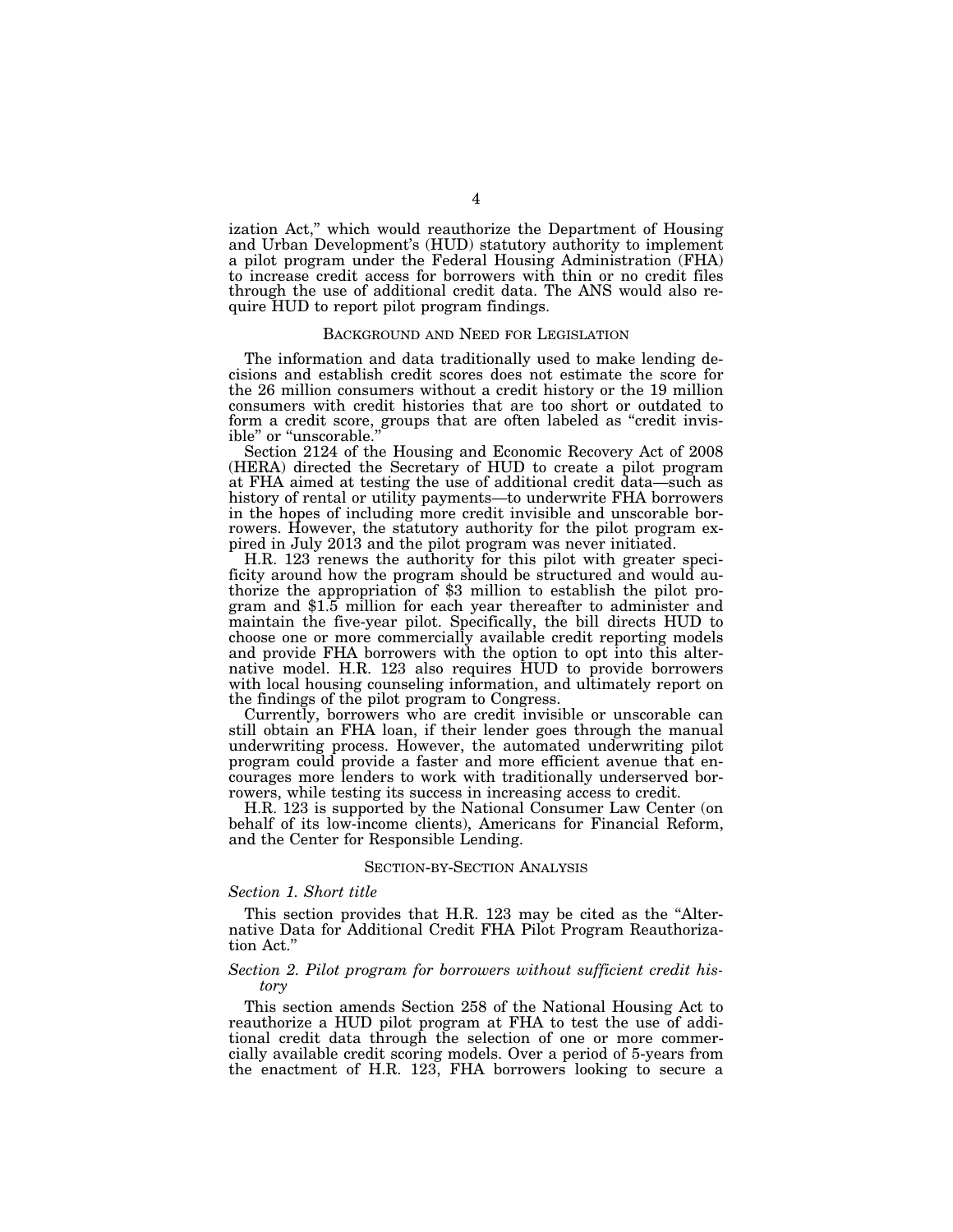home purchase mortgage would receive notification of their ability to opt into the pilot program, how the pilot credit scoring model(s) differ from existing FHA credit scoring models, including the types of additional data used, and the availability of local, HUD-approved housing counseling agencies.

Borrowers who opt into the pilot program would have the ability to compare all lending options made available to them through the pilot credit scoring model(s) as well as through the previously existing models used by FHA. Nothing in this section precludes a borrower who opts into the pilot program from otherwise obtaining an FHA mortgage.

HUD is not required to disclose proprietary information and has the ability to establish a limitation to cap the participation in the pilot program.

Under this amendments made by this section, HUD is required to provide two reports to Congress evaluating the effectiveness of the pilot, including the extent to which borrowers opted in, the demographics of such borrowers, and the benefits to no or thin credit file borrowers.

This section authorizes \$3 million in fiscal year 2020 to establish the program and \$1.5 million in each of fiscal years 2021 through 2024 to carry out the pilot program.

### **HEARINGS**

For the purposes of section 103(i) of H. Res. 6 for the 116th Congress, the Committee on Financial Services held a hearing on July 25, 2019, entitled ''Examining the Use of Alternative Data in Underwriting and Credit Scoring to Expand Access to Credit'' to consider a discussion draft of H.R. 123. Testifying before the Committee were: Chi Chi Wu, Attorney, National Consumer Law Center; Aaron Rieke, Managing Director, Upturn; Kristin Johnson, McGlinchey Stafford Professor of Law, Tulane University Law School; Lawrance Evans, Managing Director of Financial Markets & Community Investment, Government Accountability Office; and Dave Girouard, Founder & CEO, Upstart.

### COMMITTEE CONSIDERATION

The Committee on Financial Services met in open session on September 18, 2019 and ordered H.R 123 to be reported favorably to the House with an amendment in the nature of a substitute by a vote of 33 ayes and 22 nays, a quorum being present.

#### COMMITTEE VOTES AND ROLL CALL VOTES

In compliance with clause 3(b) of rule XIII of the Rules of the House of Representatives, the Committee advises that the following roll call votes occurred during the Committee's consideration of H.R. 123: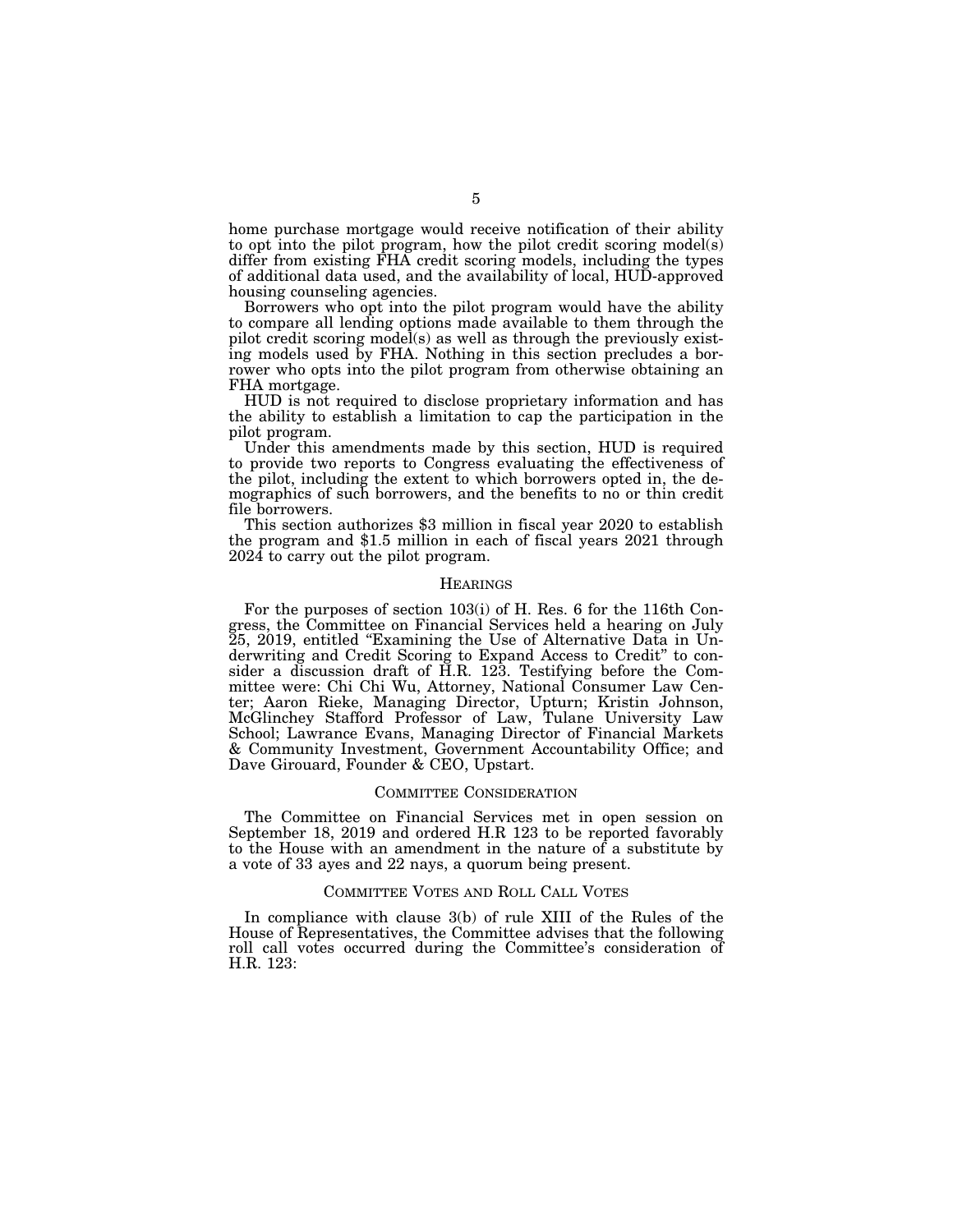| Present         | Representatives             | Ayes                    | Nays                    |
|-----------------|-----------------------------|-------------------------|-------------------------|
|                 | Ms. Waters, Chairwoman      |                         | X                       |
|                 | Mrs. Maloney                |                         | x                       |
|                 | Ms. Velázquez               |                         | $\overline{\mathbf{x}}$ |
|                 | Mr. Sherman                 |                         | $\overline{\mathrm{x}}$ |
|                 | Mr. Meeks                   |                         |                         |
|                 | Mr. Clay                    |                         | $\overline{\mathbf{x}}$ |
|                 | Mr. Scott                   |                         | $\overline{\mathbf{x}}$ |
|                 | Mr. Green                   |                         | $\overline{\mathbf{x}}$ |
|                 | Mr. Cleaver                 |                         | x                       |
|                 | Mr. Perimutter              |                         | $\bar{\text{x}}$        |
|                 | Mr. Himes                   |                         | $\bar{\text{x}}$        |
|                 | Mr. Foster                  |                         | $\overline{\mathbf{x}}$ |
|                 | Mrs. Beatty                 |                         |                         |
|                 | Mr. Heck                    |                         | x                       |
|                 | Mr. Vargas                  |                         | X                       |
|                 | Mr. Gottheimer              |                         | X                       |
|                 | Mr. Gonzalez (TX)           |                         |                         |
|                 | Mr. Lawson                  |                         | X                       |
|                 | Mr. San Nicolas             |                         | $\overline{\mathbf{x}}$ |
|                 | Ms. Tlaib                   |                         | $\overline{\mathbf{x}}$ |
|                 | Ms. Porter                  |                         | X                       |
|                 | Ms. Axne                    |                         | $\overline{\mathbf{x}}$ |
|                 | Mr. Casten                  |                         | X                       |
|                 | Ms. Pressley                |                         | X                       |
|                 | Mr. McAdams                 |                         | $\overline{\mathbf{x}}$ |
|                 | Ms. Ocasio-Cortez           |                         | X                       |
|                 | Ms. Wexton                  |                         | $\overline{\mathbf{x}}$ |
|                 | Mr. Lynch                   |                         |                         |
|                 | Ms. Gabbard                 |                         | x                       |
|                 | Ms. Adams                   |                         | X                       |
|                 | Ms. Dean                    |                         | $\overline{\mathbf{x}}$ |
|                 | Mr. Garcia (IL)             |                         | $\overline{\mathbf{x}}$ |
|                 | Ms. Garcia (TX)             |                         | $\overline{\mathbf{x}}$ |
|                 | Mr. Phillips                |                         | x                       |
| 34              |                             |                         |                         |
|                 | Mr. McHenry, Ranking Member |                         |                         |
|                 |                             | x                       |                         |
|                 | Ms. Wagner                  | Ⴟ                       |                         |
|                 | Mr. King                    |                         |                         |
|                 | Mr. Lucas                   | X                       |                         |
|                 | Mr. Posey                   |                         |                         |
|                 | Mr. Luetkemeyer             | x                       |                         |
|                 | Mr. Huizenga                | $\overline{\mathbf{x}}$ |                         |
|                 | Mr. Duffy                   |                         |                         |
|                 | Mr. Stivers                 | X                       |                         |
|                 | Mr. Barr                    | X                       |                         |
|                 | Mr. Tipton                  | X                       |                         |
|                 | Mr. Williams                | X                       |                         |
|                 | Mr. Hill                    | x                       |                         |
|                 | Mr. Emmer                   | X                       |                         |
|                 | Mr. Zeldin                  | X                       |                         |
|                 | Mr. Loudermilk              | X                       |                         |
|                 | Mr. Mooney                  | X                       |                         |
|                 | Mr. Davidson                | X                       |                         |
|                 | Mr. Budd                    | X                       |                         |
|                 | Mr. Kustoff                 |                         |                         |
|                 | Mr. Hollingsworth           | $\overline{\mathbf{x}}$ |                         |
|                 | Mr. Gonzalez (OH)           | X                       |                         |
|                 | Mr. Rose                    | $\overline{\text{x}}$   |                         |
|                 | Mr. Steil                   | X                       |                         |
|                 | Mr. Gooden                  | x                       |                         |
|                 | Mr. Riggleman               |                         |                         |
| $\overline{26}$ |                             |                         |                         |
|                 |                             |                         |                         |

|                       | <b>Committee on Financial Services</b> |
|-----------------------|----------------------------------------|
| <b>Full Committee</b> |                                        |
|                       |                                        |

116th Congress (1st Session)

# Date: 9/18/2019

Amendment No. 3a

Offered by: Williams to Green ANS

 $\sim 10^{-1}$ 

 $\fbox{$\displaystyle\bigwedge^{A \text{greed}}_{\text{To}}$}$ Wdrn Yes  $\overline{\text{No}}$ Prsnt  $\begin{array}{c}\n\hline\n\text{Voice} \\
\hline\n\text{Vote}\n\end{array}$ Nays Ayes

| Record |                 |
|--------|-----------------|
| Vote   |                 |
|        | 21 ayes-30 noes |
|        |                 |

6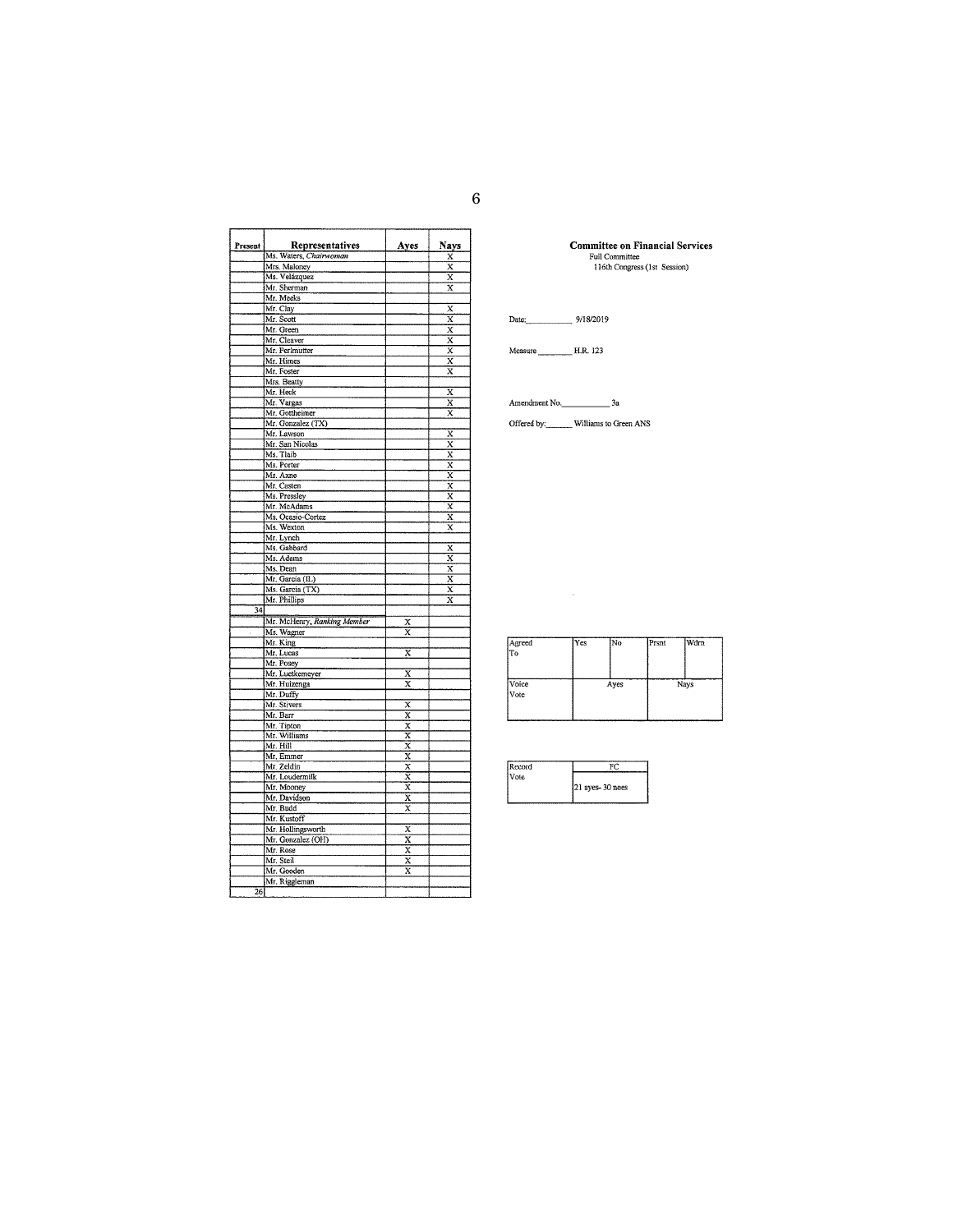| Present         | Representatives             | Ayes                    | <b>Nays</b>             |
|-----------------|-----------------------------|-------------------------|-------------------------|
|                 | Ms. Waters, Chairwoman      | X                       |                         |
|                 | Mrs. Maloney                | X                       |                         |
|                 | Ms. Velázquez               | $\overline{\mathbf{x}}$ |                         |
|                 | Mr. Sherman                 | $\overline{\mathbf{x}}$ |                         |
|                 | Mr. Meeks                   |                         |                         |
|                 | Mr. Clay                    | x                       |                         |
|                 | Mr. Scott                   | $\overline{\textbf{x}}$ |                         |
|                 | Mr. Green                   | X                       |                         |
|                 | Mr. Cleaver                 | x                       |                         |
|                 | Mr. Perimutter              | Ÿ                       |                         |
|                 | Mr. Himes                   | X                       |                         |
|                 | Mr. Foster                  | X                       |                         |
|                 | Mrs. Beatty                 |                         |                         |
|                 | Mr. Heck                    | X                       |                         |
|                 | Mr. Vargas                  | X                       |                         |
|                 | Mr. Gottheimer              | $\bar{\mathbf{x}}$      |                         |
|                 | Mr. Gonzalez (TX)           | X                       |                         |
|                 | Mr. Lawson                  | x                       |                         |
|                 | Mr. San Nicolas             | X                       |                         |
|                 | Ms. Tlaib                   | x                       |                         |
|                 | Ms. Porter                  | $\overline{\mathsf{x}}$ |                         |
|                 | Ms. Axne                    | X                       |                         |
|                 | Mr. Casten                  | $\overline{\mathbf{x}}$ |                         |
|                 | Ms. Pressley                | x                       |                         |
|                 | Mr. McAdams                 | x                       |                         |
|                 | Ms. Ocasio-Cortez           | $\overline{\mathbf{x}}$ |                         |
|                 | Ms. Wexton                  | X                       |                         |
|                 | Mr. Lynch                   | X                       |                         |
|                 | Ms. Gabbard                 | $\overline{\mathbf{x}}$ |                         |
|                 | Ms. Adams                   | $\overline{\mathbf{x}}$ |                         |
|                 | Ms. Dean                    | $\overline{\textbf{x}}$ |                         |
|                 | Mr. Garcia (IL)             | X                       |                         |
|                 | Ms. Garcia (TX)             | X                       |                         |
|                 | Mr. Phillips                | x                       |                         |
| $\overline{34}$ |                             |                         |                         |
|                 | Mr. McHenry, Ranking Member |                         | X                       |
|                 | Ms. Wagner                  |                         | $\overline{\mathbf{x}}$ |
|                 | Mr. King                    |                         |                         |
|                 | Mr. Lucas                   |                         | X                       |
|                 | Mr. Posey                   |                         | $\overline{\mathbf{x}}$ |
|                 | Mr. Luetkemeyer             |                         | X                       |
|                 | Mr. Huizenga                |                         | $\overline{\mathbf{x}}$ |
|                 | Mr. Duffy                   |                         |                         |
|                 | Mr. Stivers                 |                         | X                       |
|                 | Mr. Barr                    |                         | $\overline{x}$          |
|                 | Mr. Tipton                  |                         | $\overline{\mathbf{x}}$ |
|                 | Mr. Williams                |                         | $\overline{\mathbf{x}}$ |
|                 | Mr. Hill                    |                         | $\bar{\mathrm{x}}$      |
|                 | Mr. Emmer                   |                         | $\overline{\mathbf{x}}$ |
|                 | Mr. Zeldin                  |                         | $\overline{\mathbf{x}}$ |
|                 | Mr. Loudermilk              |                         | X                       |
|                 | Mr. Mooney                  |                         | $\overline{\mathbf{x}}$ |
|                 | Mr. Davidson                |                         | $\overline{\mathbf{x}}$ |
|                 | Mr. Budd                    |                         | X                       |
|                 | Mr. Kustoff                 |                         |                         |
|                 | Mr. Hollingsworth           |                         | X                       |
|                 | Mr. Gonzalez (OH)           |                         | $\overline{\mathbf{x}}$ |
|                 | Mr. Rose                    |                         | $\overline{x}$          |
|                 | Mr. Steil                   |                         | $\overline{\mathbf{x}}$ |
|                 | Mr. Gooden                  |                         | $\overline{\mathbf{x}}$ |
|                 | Mr. Riggleman               |                         |                         |
| 26              |                             |                         |                         |
|                 |                             |                         |                         |

**Committee on Financial Services**<br>Full Committee<br>116th Congress (1st Session)

Date: 9/18/2019

Measure \_ H.R. 123 as amended

Final passage

| Agreed<br>To  | Yes | No.  | Prsnt | Wdrn |
|---------------|-----|------|-------|------|
| Voice<br>Vote |     | Ayes |       | Nays |

| Record |                 |  |
|--------|-----------------|--|
| Vote   |                 |  |
|        | 33 ayes-22 noes |  |
|        |                 |  |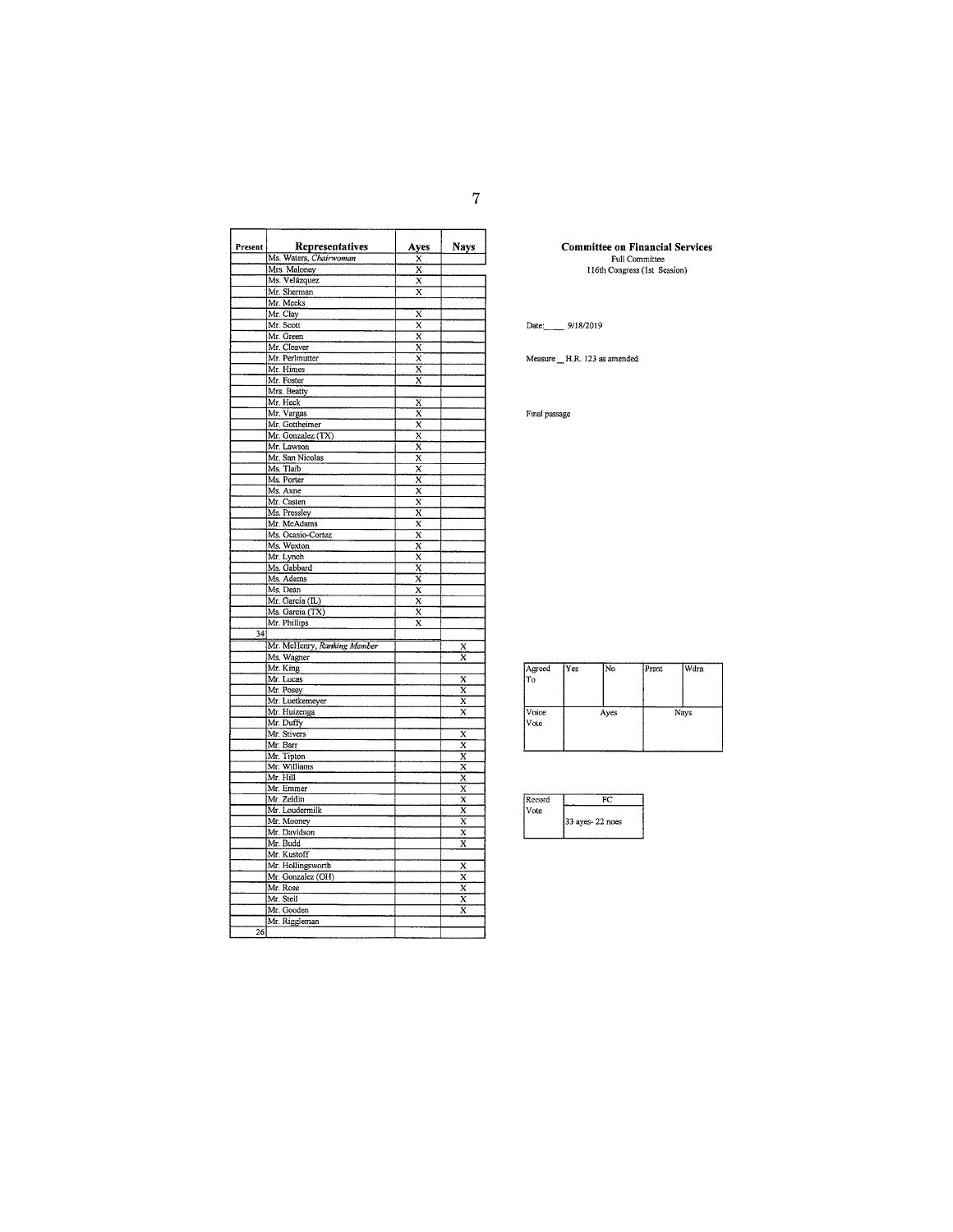## STATEMENT OF OVERSIGHT FINDINGS AND RECOMMENDATIONS OF THE COMMITTEE

In compliance with clause  $3(c)(1)$  of rule XIII and clause  $2(b)(1)$ of rule X of the Rules of the House of Representatives, the Committee's oversight findings and recommendations are reflected in the descriptive portions of this report.

### STATEMENT OF PERFORMANCE GOALS AND OBJECTIVES

Pursuant to clause (3)(c) of rule XIII of the Rules of the House of Representatives, the goals of H.R. 123 are to examine and evaluate the benefits of using a credit scoring model or models that use additional data to expand access to affordable FHA credit for borrowers who are credit invisible or unscorable.

# NEW BUDGET AUTHORITY AND CBO COST ESTIMATE

Pursuant to clause  $3(c)(2)$  of rule XIII of the Rules of the House of Representatives and section 308(a) of the *Congressional Budget Act of 1974*, and pursuant to clause 3(c)(3) of rule XIII of the Rules of the House of Representatives and section 402 of the *Congressional Budget Act of 1974*, the Committee has received the following estimate for H.R. 123 from the Director of the Congressional Budget Office:

> U.S. CONGRESS, CONGRESSIONAL BUDGET OFFICE, *Washington, DC, November 18, 2019.*

Hon. MAXINE WATERS,

*Chairwoman, Committee on Financial Services, House of Representatives, Washington, DC.* 

DEAR MADAM CHAIRWOMAN: The Congressional Budget Office has prepared the enclosed cost estimate for H.R. 123, the Alternative Data for Additional Credit FHA Pilot Program Reauthorization Act.

If you wish further details on this estimate, we will be pleased to provide them. The CBO staff contact is Robert Reese.

Sincerely,

PHILLIP L. SWAGEL, *Director.* 

Enclosure.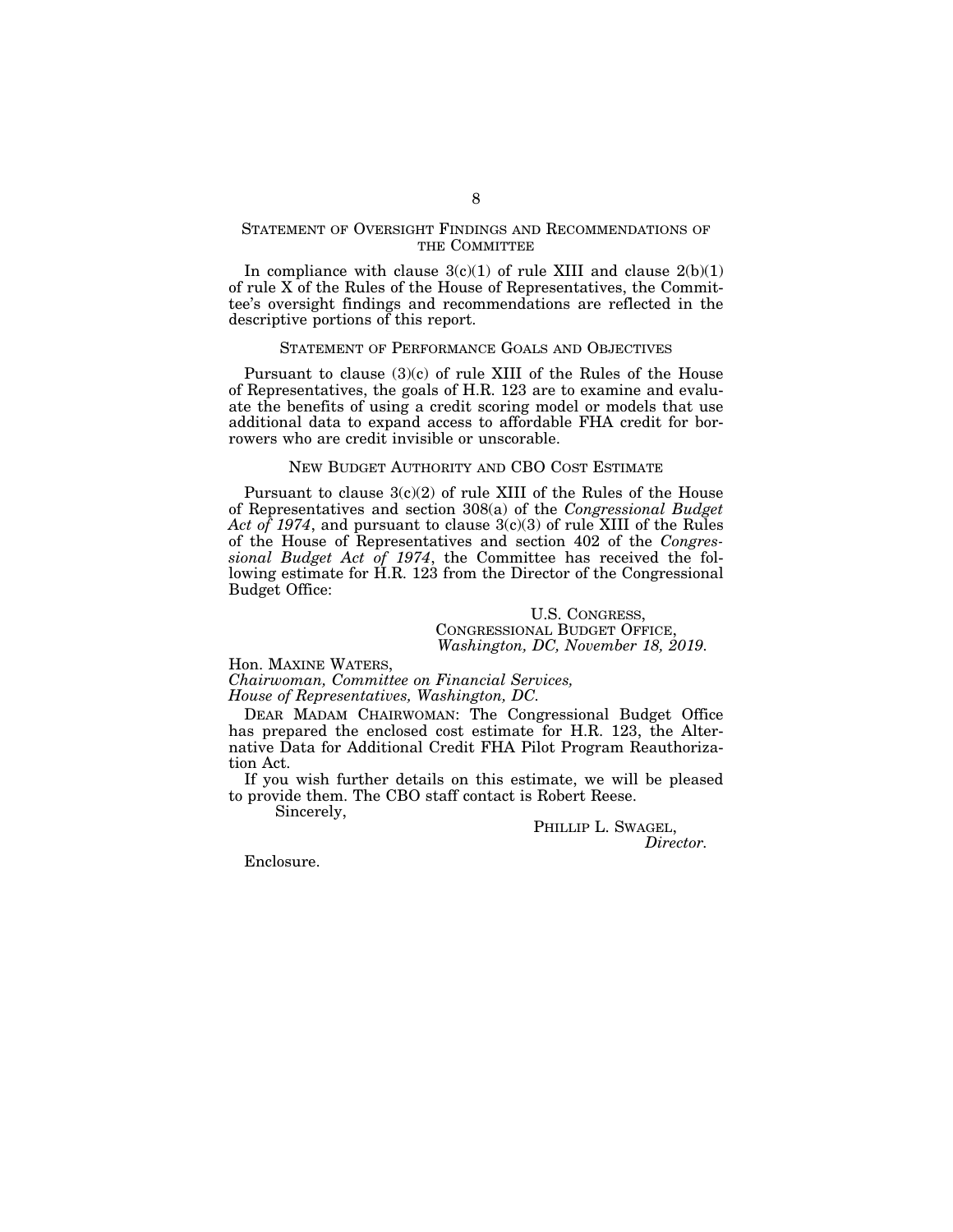|                                                                                                                                                                                            |      | At a Glance                                                             |               |
|--------------------------------------------------------------------------------------------------------------------------------------------------------------------------------------------|------|-------------------------------------------------------------------------|---------------|
| H.R. 123. Alternative Data for Additional Credit FHA Pilot Program<br><b>Reauthorization Act</b><br>As ordered reported by the House Committee on Financial Services on September 20, 2019 |      |                                                                         |               |
| By Fiscal Year, Millions of Dollars                                                                                                                                                        | 2020 | 2020-2024                                                               | 2020-2029     |
| <b>Direct Spending (Outlays)</b>                                                                                                                                                           |      |                                                                         |               |
| <b>Revenues</b>                                                                                                                                                                            | 0    | o                                                                       | п             |
| Increase or Decrease (-)<br>in the Deficit                                                                                                                                                 | n    |                                                                         |               |
| <b>Spending Subject to</b><br><b>Appropriation (Outlays)</b>                                                                                                                               |      | -10                                                                     | not estimated |
| Statutory pay-as-you-go<br>procedures apply?                                                                                                                                               | No   | <b>Mandate Effects</b>                                                  |               |
| Increases on-budget deficits in any<br>of the four consecutive 10-year<br>periods beginning in 2030?                                                                                       | No   | Contains intergovernmental mandate?<br>Contains private-sector mandate? | No.<br>No     |

The bill would

• Authorize appropriations for the Federal Housing Administration (FHA) to create a pilot program for a credit-scoring system using alternative data

• Permit FHA to insure mortgages for homebuyers who meet credit score requirements that are based on that alternative data

Estimated budgetary effects would primarily stem from

• Spending funds authorized to be appropriated

• Increases in the premiums collected from mortgagors with FHA insurance.

Bill summary: H.R. 123 would reauthorize a pilot program in the Federal Housing Administration (FHA) for five years, through 2024. That program would develop an automated system to calculate consumer credit scores using alternative information—such as performance on rental payments, utility bills, and insurance payments—that could be used by lenders to determine if a prospective borrower is eligible for an FHA-backed mortgage. The bill would authorize appropriations totaling \$9 million over the 2020– 2024 period for FHA to develop and implement the system for lenders. H.R. 123 also would require FHA to report to the Congress on the effectiveness of the pilot program.

Estimated Federal cost: The estimated budgetary effect of H.R. 123 is shown in Table 1. The costs of the legislation fall within budget function 370 (commerce and housing credit).

TABLE 1.—ESTIMATED CHANGES IN SPENDING SUBJECT TO APPROPRIATION UNDER H.R. 123

|                               | By fiscal year, millions of dollars- |      |      |      |      |                  |
|-------------------------------|--------------------------------------|------|------|------|------|------------------|
|                               | 2020                                 | 2021 | 2022 | 2023 | 2024 | $2020 -$<br>2024 |
| Pilot Program Administration: |                                      |      |      |      |      |                  |
|                               |                                      |      |      |      |      | 9                |
|                               |                                      |      | 2    | 2    |      | 9                |
| FHA Insurance:                |                                      |      |      |      |      |                  |
|                               |                                      |      |      |      |      | - 18             |
|                               |                                      |      |      |      |      | - 18             |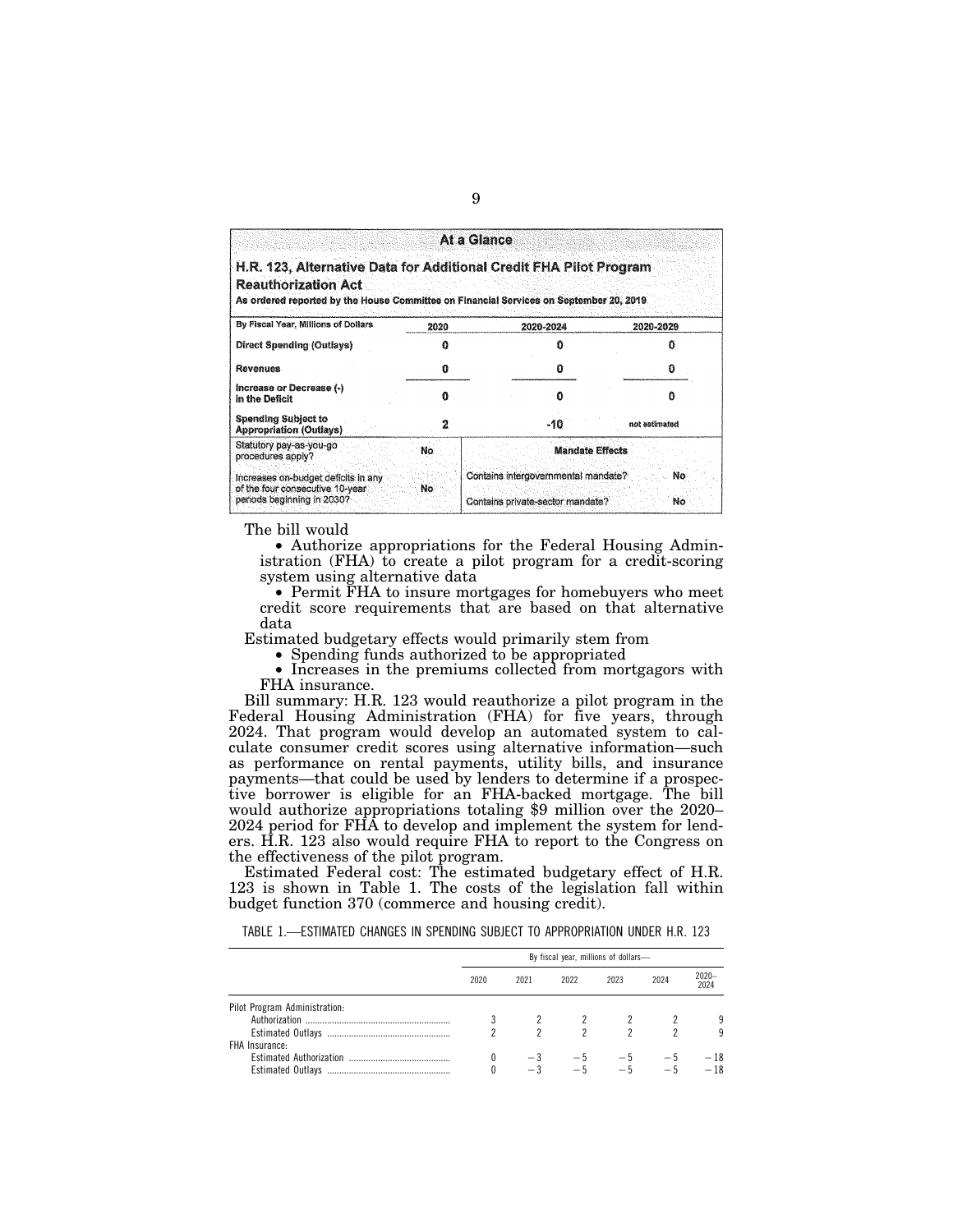TABLE 1.—ESTIMATED CHANGES IN SPENDING SUBJECT TO APPROPRIATION UNDER H.R. 123— **Continued** 

|                                | By fiscal year, millions of dollars- |                          |      |             |           |               |
|--------------------------------|--------------------------------------|--------------------------|------|-------------|-----------|---------------|
|                                | 2020                                 | 2021                     | 2022 | 2023        | 2024      | 2020-<br>2024 |
| <b>Total Changes:</b>          |                                      |                          |      |             |           |               |
| <b>Estimated Authorization</b> |                                      | $\overline{\phantom{0}}$ | $-4$ | — 4<br>$-4$ | $-\theta$ |               |

Components may not sum to totals because of rounding: FHA = Federal Housing Administration

Basis of estimate: For this estimate, CBO assumes that H.R. 123 will be enacted near the end of 2019. CBO also assumes that future appropriation acts will authorize FHA to increase the amount of mortgage guarantees it provides by an amount sufficient to meet the increased volume of mortgage guarantees under the bill and that the authorized amounts will be appropriated for each fiscal year beginning in 2020.

Background: FHA, within the Department of Housing and Urban Development (HUD), provides mortgage insurance for the purchase, refinancing, and rehabilitation of single-family homes and charges up-front and annual premiums to mortgagors for that insurance. Those premiums are classified in the budget as offsetting collections, which reduce spending subject to appropriation.

To estimate the budgetary effects of such loan guarantees, CBO uses the methodology specified in the Federal Credit Reform Act of 1990 (FCRA) and estimates that the FHA mortgage insurance program will have a subsidy rate of  $-2.69$  percent in 2020. A negative subsidy occurs when the net present value of all premiums charged for a loan guarantee is greater than the estimated default costs associated with that guarantee.<sup>1</sup>

Under current law, prospective borrowers must have a credit score of at least 500 (on a scale of 300 to 850) to be eligible for an FHA-insured mortgage. Such credit scores are typically calculated using the credit records maintained by the three nationwide creditreporting agencies: Equifax, Experian, and TransUnion. According to the Consumer Financial Protection Bureau (CFPB), in 2010, about 11 percent of adults in the United States had no such credit records and about 8 percent had credit records lacking sufficient information to calculate a credit score.2

For prospective borrowers who lack sufficient credit histories to calculate a credit score, lenders may assess creditworthiness through alternative means, including their performance on rental payments; utility, phone, and cable television bills; and insurance or tuition payments. HUD permits lenders that originate FHA-insured mortgages to establish a borrower's credit history through such alternative means and has provided guidance to lenders on how to evaluate nontraditional credit histories. Although some lenders have developed statistical scoring methods to determine borrowers' creditworthiness based on such data, other lenders rely

<sup>1</sup> A present value expresses a flow of past and future income or payments as a single amount received or paid at a specific time. The value depends on the rate of interest, known as the dis-<br>count rate, used to translate past and future cash flows into current dollars at that time. Under<br>FCRA, projected future cas ury securities. 2See Consumer Financial Protection Bureau, Office of Research, *Data Point: Credit Invisibles* 

<sup>(</sup>May 2015), https://go.usa.gov/xp3F8.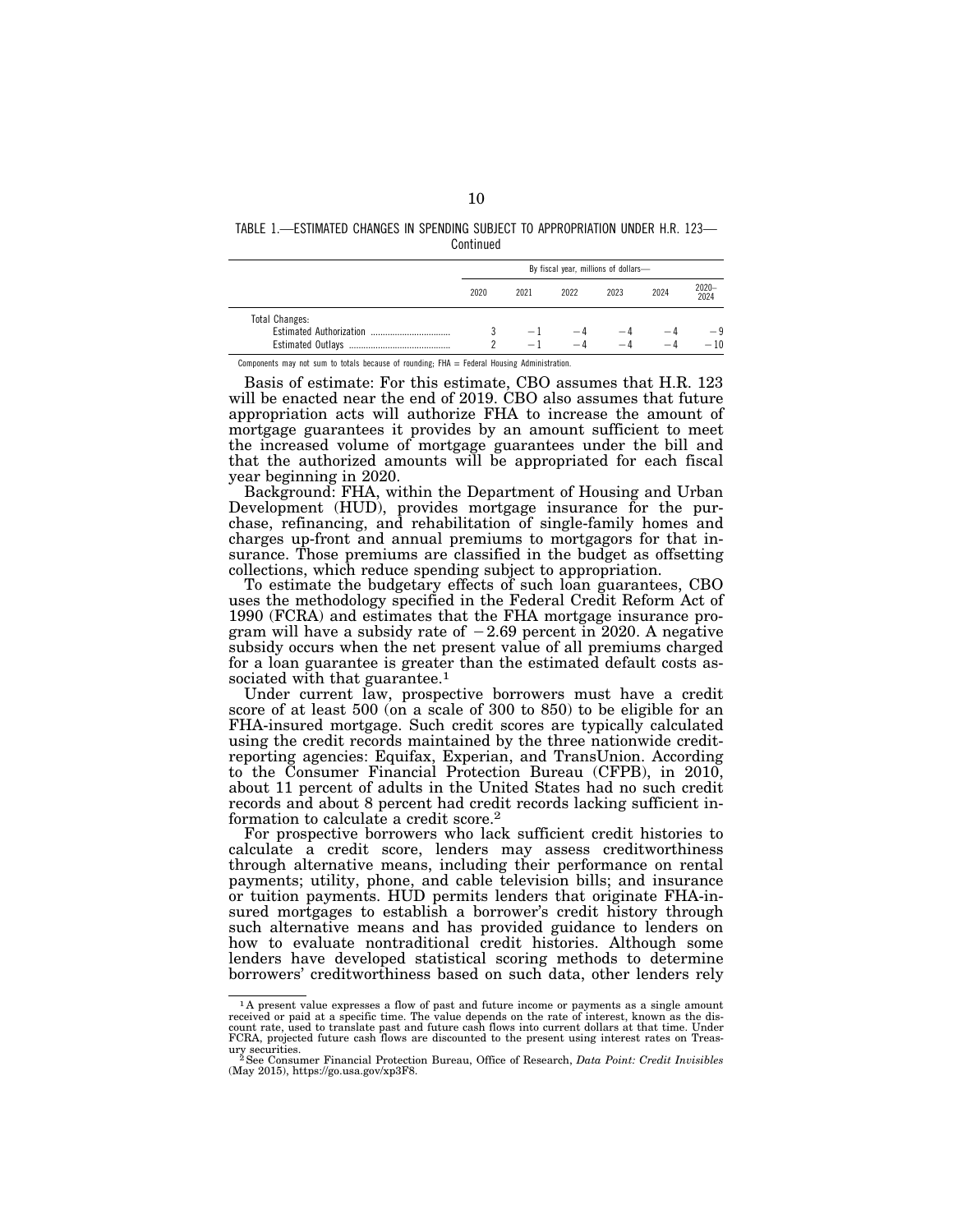on the judgment of their staff to make those determinations on a case-by-case basis.

Spending subject to appropriation: CBO estimates that implementing H.R. 123 would reduce net spending subject to appropriation by \$10 million over the 2020–2024 period.<br>Pilot program administration: H.R. 123 would authorize the ap-

propriation of \$9 million over the 2020–2024 period for FHA to administer a pilot program to create and implement an automated system for FHA lenders to calculate credit scores using information from alternative data sources. Assuming appropriation of the authorized amounts, CBO estimates that implementing that section of the bill would cost \$9 million over the 2020–2024 period.

FHA insurance: Under the bill, FHA would be required to develop a credit-scoring system and to make it available to FHA lenders within one year of enactment.

Using information from the Federal Reserve on the number of applicants who were denied a federally insured mortgage in 2016, the most recent year for which data are available, and information from the 2015 CFPB report, CBO estimates that over the 2021– 2024 period about 6,000 additional applicants could be deemed eligible for an FHA loan if lenders used an automated system that analyzes alternative information to calculate credit scores.

However, because H.R. 123 would allow FHA to determine the scope of the pilot program and how to implement it, CBO expects that the pilot program would be restricted to lenders and prospective borrowers that meet other qualifications and agree to participate. Accordingly, CBO estimates that about 3,000 borrowers (or half of the potential additional borrowers) would receive such a loan under H.R. 123 over the 2020–2024 period. CBO estimates that those borrowers would increase total FHA loan volume over that period by \$700 million (or less than 0.1 percent of the estimated \$1.2 trillion in total FHA volume over that period).

HUD currently allows lenders to provide FHA-backed loans to borrowers whose credit scores are determined using alternative methods and has provided guidance to lenders on how to evaluate prospective borrowers with nontraditional credit histories. Furthermore, if HUD determined that providing loans to prospective borrowers whose credit scores were calculated using such alternative methods would increase credit risk in the program, it could modify the fees it charges to those borrowers to offset any such risk. Accordingly, CBO estimates that the average subsidy rate for the overall FHA program would remain unchanged under H.R. 123 because we expect that new borrowers would be held to the same creditworthiness requirements as under current law. Therefore, taking into account the estimated increase in volume of FHA-insured mortgages and the negative subsidy rate on those mortgages, CBO estimates that implementing H.R.123 would increase discretionary offsetting collections (and thus decrease discretionary costs) from the FHA mortgage insurance program by about \$18 million over the 2020–2024 period.

Alternative budgetary treatment: The estimated cost of H.R. 123 depends on the method used to calculate the subsidy rate for mortgages insured by FHA. Under current law, the budgetary effects of FHA's mortgage insurance program are measured in the budget according to the procedures established in FCRA. However, as re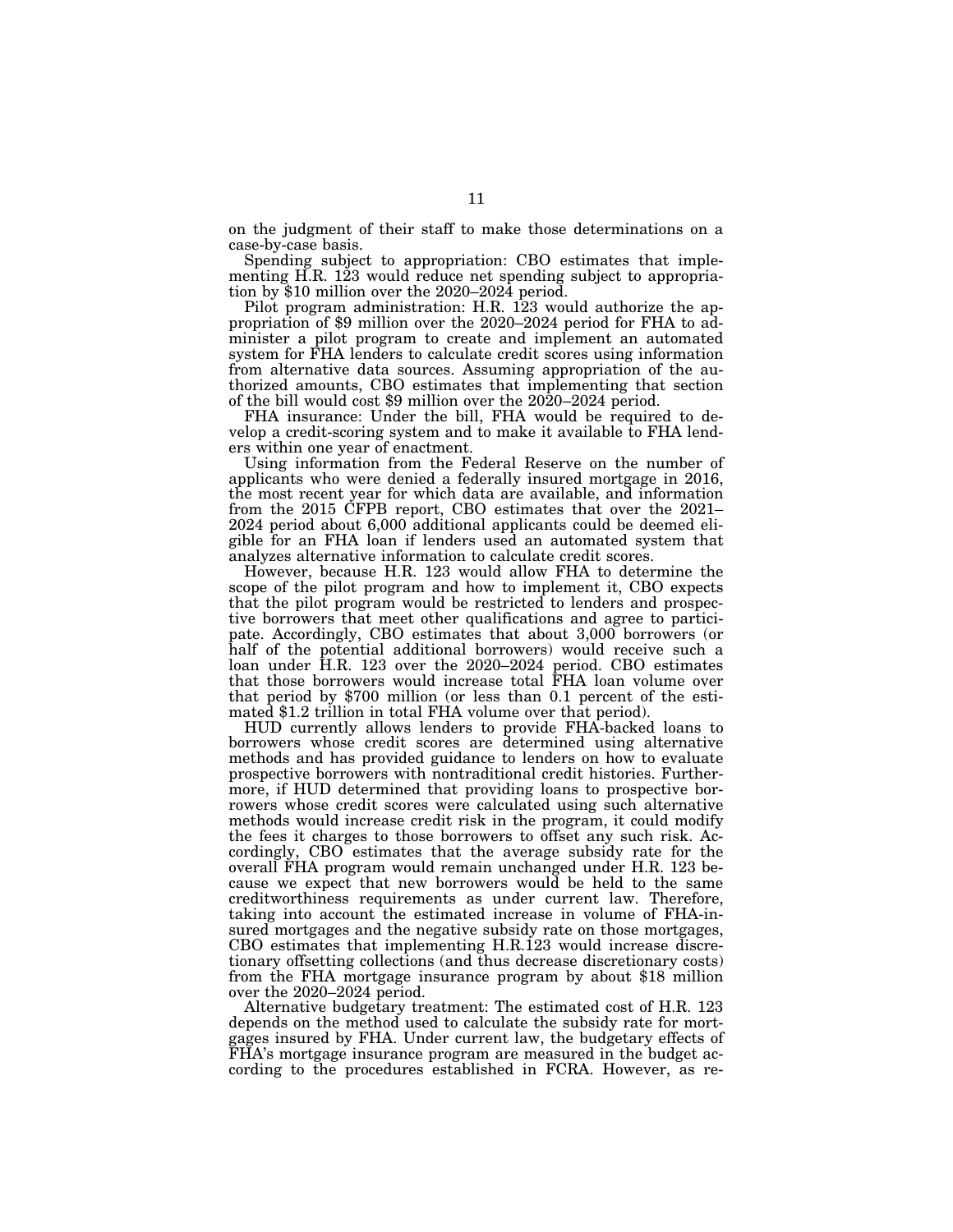quired by S. Con. Res. 71, the Concurrent Resolution on the Budget for Fiscal Year 2018, CBO also has prepared a cost estimate for H.R. 123 using a fair-value approach to estimating the budgetary effect on FHA.

The fair-value approach is an alternative to the approach specified in FCRA. Both approaches rely on the same projections of future cash flows for guarantee programs, and both account for the lifetime cost of the new guarantees made in a given year (including the expected cost of losses net of fees collected). Fair-value estimates differ from FCRA estimates by recognizing that the government's assumption of financial risk has a cost that exceeds the average amount of losses that would be expected from defaults. The higher financial risk is reflected in the higher fees private entities charge for similar guarantees on the basis of market prices. In practice, the main difference between FCRA and fair-value estimates is the discount rate used to calculate the present value of estimated future guarantee costs and receipts. Fair-value estimates use higher discount rates that incorporate a premium for market risk.

Using the fair-value approach, CBO estimates that the FHA mortgage insurance program will have a positive subsidy rate of 2.80 percent in 2020. If that rate were used to implement the mortgage guarantees the FHA program would have a cost rather than a savings.3 Using the fair-value approach the estimated increase in FHA loan volume over the 2020–2024 period under H.R. 123 would increase the cost of FHA's mortgage guarantees by about \$24 million. That estimate of \$24 million does not include the administrative costs necessary to implement the pilot program, which CBO estimates would total \$9 million over the 2020–2024 period (see Table 1). Therefore, CBO estimates that, on a fair-value basis, implementing H.R. 123 would cost a total of \$33 million over the 2020–2024 period.

Pay-As-You-Go considerations: None.

Increase in long-term deficits: None. Mandates: None.

Estimate prepared by: Federal Costs: Robert Reese; Mandates: Rachel Austin.

Estimate reviewed by: Kim P. Cawley, Chief, Natural and Physical Resources Cost Estimates Unit; H. Samuel Papenfuss, Deputy Assistant Director for Budget Analysis; Theresa Gullo, Assistant Director for Budget Analysis.

### COMMITTEE COST ESTIMATE

Clause  $3(d)(1)$  of rule XIII of the Rules of the House of Representatives requires an estimate and a comparison of the costs that would be incurred in carrying out H.R. 123. However, clause  $3(d)(2)(B)$  of that rule provides that this requirement does not apply when the committee has included in its report a timely submitted cost estimate of the bill prepared by the Director of the Congressional Budget Office under section 402 of the *Congressional Budget Act*.

<sup>3</sup>See Congressional Budget Office, *Fair-Value Estimates of the Cost of Federal Credit Pro-grams in 2020* (May 2019), https://www.cbo.gov/publication/55278.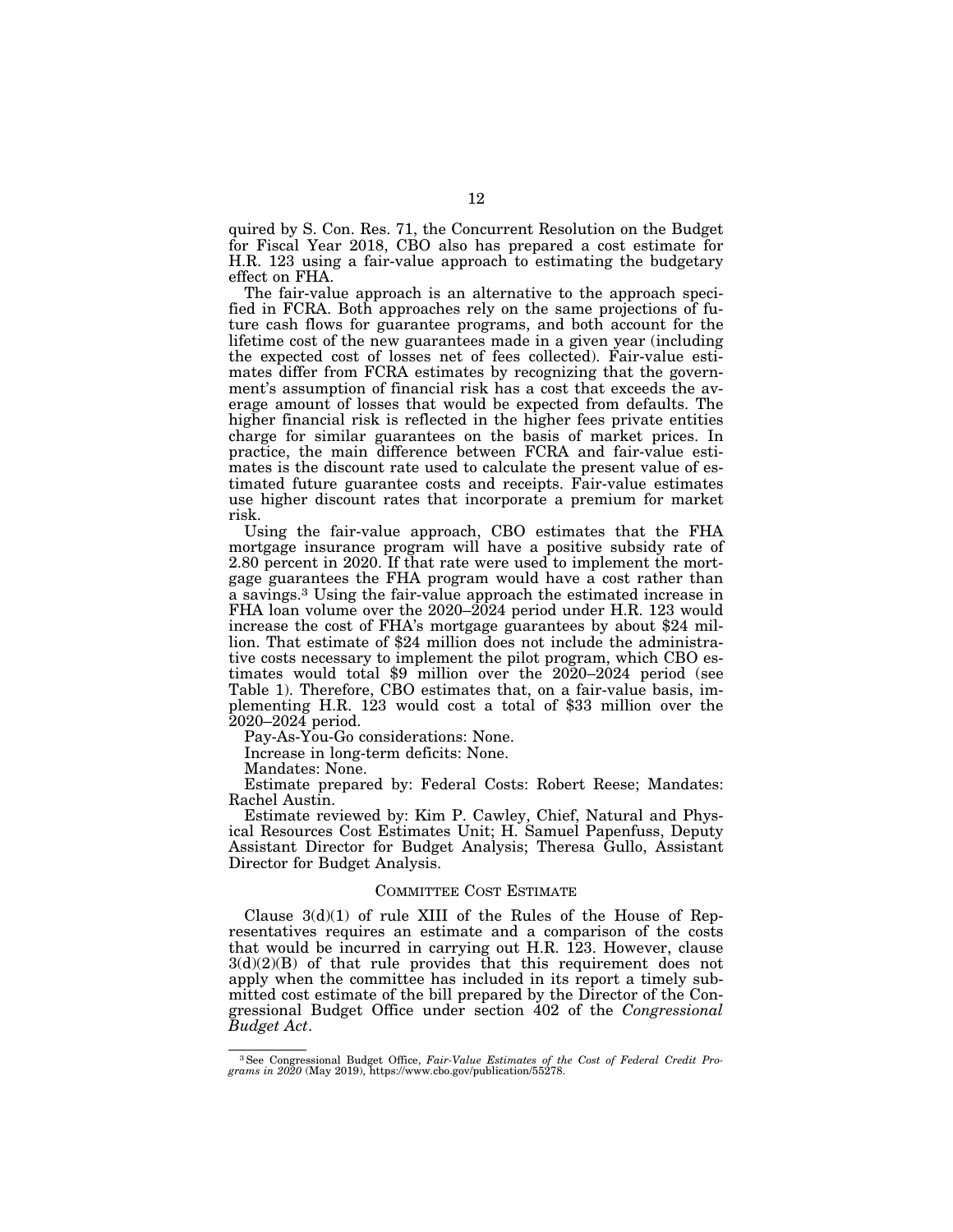#### UNFUNDED MANDATE STATEMENT

Pursuant to Section 423 of the *Congressional Budget and Impoundment Control Act* (as amended by Section 101(a)(2) of the *Unfunded Mandates Reform Act*, Pub. L. 104–4), the Committee adopts as its own the estimate of federal mandates regarding H.R. 123, as reported, prepared by the Director of the Congressional Budget Office.

#### ADVISORY COMMITTEE

No advisory committees within the meaning of section 5(b) of the Federal Advisory Committee Act were created by this legislation.

### APPLICATION OF LAW TO THE LEGISLATIVE BRANCH

Pursuant to section 102(b)(3) of the *Congressional Accountability Act*, Pub. L. No. 104–1, H.R. 123, as reported, does not apply to terms and conditions of employment or to access to public services or accommodations within the legislative branch.

## EARMARK STATEMENT

In accordance with clause 9 of rule XXI of the Rules of the House of Representatives, H.R. 123 does not contain any congressional earmarks, limited tax benefits, or limited tariff benefits as described in clauses  $9(e)$ ,  $9(f)$ , and  $9(g)$  of rule XXI.

#### DUPLICATION OF FEDERAL PROGRAMS

Pursuant to clause 3(c)(5) of rule XIII of the Rules of the House of Representatives, the Committee states that no provision of H.R. 123 establishes or reauthorizes a program of the Federal Government known to be duplicative of another federal program, a program that was included in any report from the Government Accountability Office to Congress pursuant to section 21 of Public Law 111–139, or a program related to a program identified in the most recent Catalog of Federal Domestic Assistance.

#### CHANGES TO EXISTING LAW

In compliance with clause 3(e) of rule XIII of the Rules of the House of Representatives, changes in existing law made by the bill, H.R. 123, as reported, are shown as follows:

#### CHANGES IN EXISTING LAW MADE BY THE BILL, AS REPORTED

In compliance with clause 3(e) of rule XIII of the Rules of the House of Representatives, changes in existing law made by the bill, as reported, are shown as follows (existing law proposed to be omitted is enclosed in black brackets, new matter is printed in italics, and existing law in which no change is proposed is shown in roman):

## **NATIONAL HOUSING ACT**

\* \* \* \* \* \* \*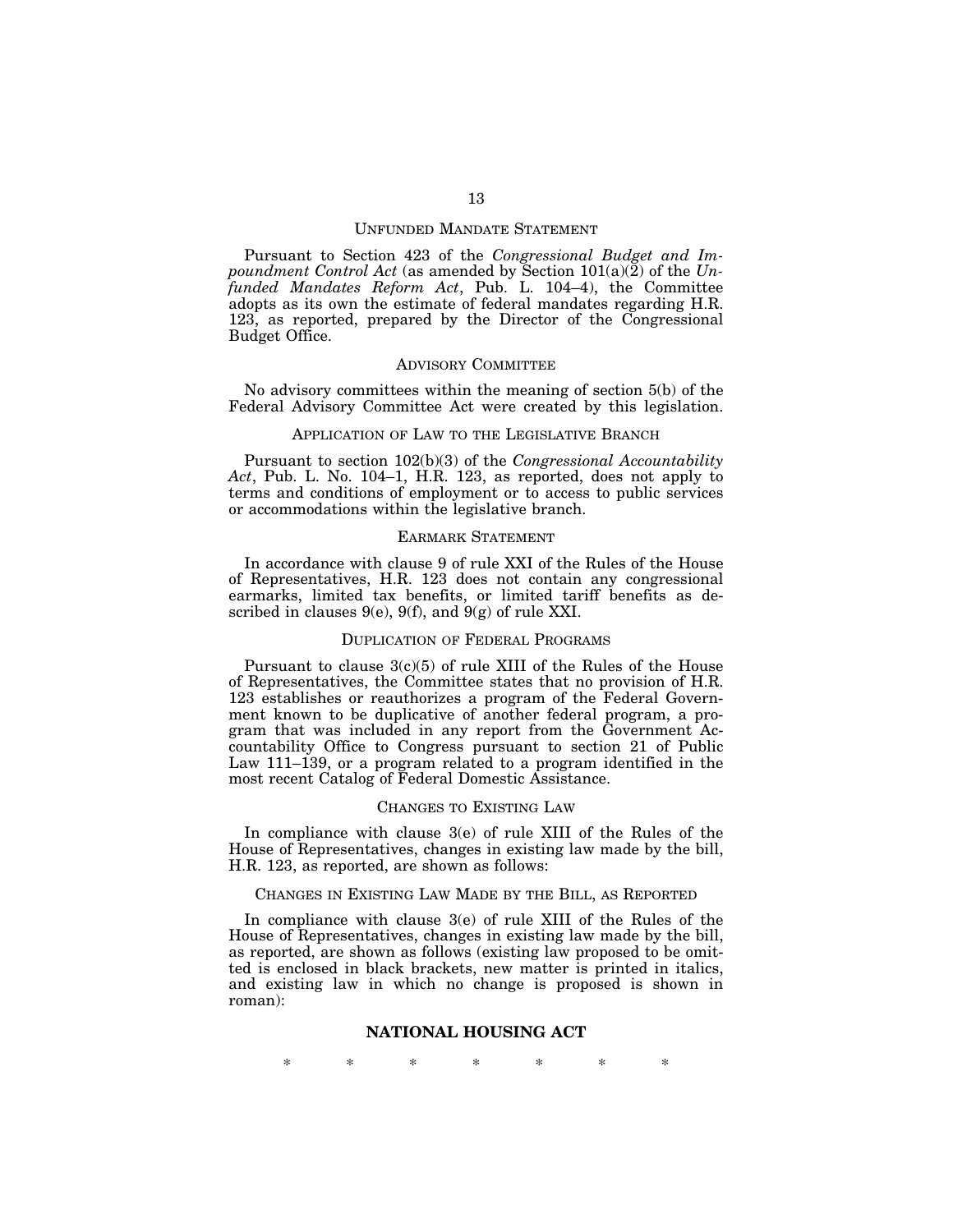# TITLE II—MORTGAGE INSURANCE

# \* \* \* \* \* \* \* **SEC. 258. PILOT PROGRAM FOR AUTOMATED PROCESS FOR BOR-ROWERS WITHOUT SUFFICIENT CREDIT HISTORY.**

(a) ESTABLISHMENT.—The Secretary shall **[carry out]** *establish* and carry out a pilot program to [establish, and] make available to mortgagees *who elect to participate in the pilot program*, an automated process for providing [alternative] *additional* credit rating information for [mortgagors and] prospective mortgagors under mortgages on 1- to 4-family residences to be insured under this title who have insufficient credit histories for determining their creditworthiness *and have opted into the use of additional credit information*. Such [alternative] *additional* credit rating information may include rent, utilities, and insurance payment histories, and such other information as the Secretary considers appropriate.

*(b) GOAL.—The goal of the pilot program under this section shall be to examine and evaluate the benefits of using such a credit scoring model that uses additional data.* 

 $\tilde{I}$ (b) $\tilde{I}$  (c) SCOPE.—The Secretary may carry out the pilot program under this section on a limited basis or scope, and may consider limiting the program to first-time homebuyers. *The pilot program may not be carried out with respect to any mortgagor or prospective mortgagor under a mortgage the proceeds of which are used to prepay or pay off an existing loan secured by the same property.* 

*(d) ADDITIONAL CREDIT INFORMATION.—The Secretary shall, after consultation with the Government National Mortgage Association and not later than one year after the date of the enactment of this subsection, select one or more commercially available credit scoring models that will be available under the pilot and that utilize additional data, as the Secretary considers appropriate based on the goals of the pilot program. In selecting the model or models to use, the Secretary shall consider the criteria under part 1254 of the regulations of the Director of the Federal Housing Finance Agency (12 C.F.R. Part 1254) to the extent appropriate.* 

*(e) NOTIFICATION.— (1) NOTICE OF OPTIONS.—The Secretary shall develop a notice for prospective mortgagors, and require mortgagees to provide such notice to prospective mortgagors, that informs prospective mortgagors of—* 

*(A) the ability to opt into the use of the credit scoring model selected for use under the pilot program;* 

*(B) information on how the pilot program credit scoring model differs from the FHA's current credit scoring models, including the types of additional data that are included in the pilot program model; and* 

*(C) housing counseling agencies in the area that are approved by the Department of Housing and Urban Development.* 

*(2) COMPARISON OF LENDING OPTIONS.—The Secretary shall require mortgagees participating in the pilot program to provide information to prospective mortgagors sufficient to allow comparison of the mortgagor's lending options using the credit scor*ing model under the pilot program and using the credit scoring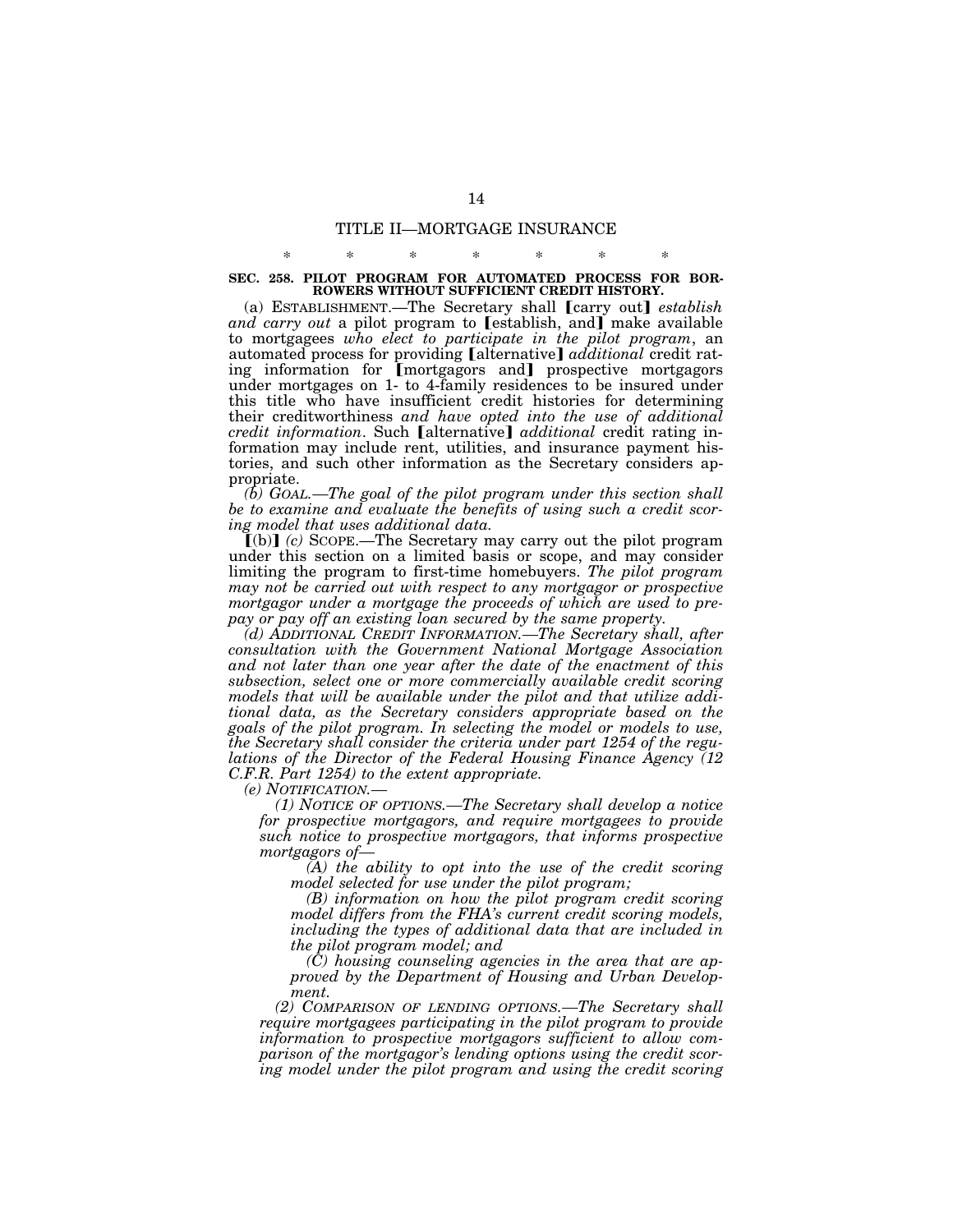*model then in effect for mortgagors not opting into the use of the credit scoring model under the pilot program.* 

*(f) UNDERWRITING OPTIONS.—This section may not be construed to preclude a prospective mortgagor who opts to use an approved credit scoring model under the pilot program under this subsection in connection with underwriting for a mortgage insured under this title from thereafter obtaining a determination of creditworthiness involved in underwriting for such mortgage using information other than that provided under such approved credit scoring model.* 

*(g) PROTECTION OF PROPRIETARY INFORMATION.—This section may not be construed to require the disclosure or sharing of any proprietary information.* 

*(h) REPORTING.—* 

*(1) IN GENERAL.—The Secretary shall submit reports to the Congress in accordance with paragraph (2) that provide a detailed evaluation of the effectiveness of the pilot, including data that shows—* 

*(A) the number of mortgagors who had the option to opt into using additional credit information and the number of mortgagors who opted into using additional credit information;* 

*(B) the total number and percent of mortgagors who opted into the pilot and were subsequently approved for a mortgage;* 

*(C) demographic information about mortgagors who opt into using additional credit information, compared to demographic information about mortgagors generally, which shall include race, ethnicity, marital status, sex or gender, geographic location regarding mortgaged properties, and any other information the Secretary deems appropriate;* 

*(D) whether or not mortgagors with no or thin credit files benefitted from having this option and how;* 

*(E) whether or not other borrowers who did not have thin or no credit files benefitted from this option and how;* 

*(F) the effectiveness of the additional credit information in predicting mortgage loan default;* 

*(G) the rate of participation of mortgagees in the pilot program;* 

*(H) whether or not the pilot program had an impact on the Mutual Mortgage Insurance Fund, in general, and specifically whether it had an impact on the economic net worth ratio of the Fund;* 

*(I) whether or not there was sufficient income from the pilot program to offset the risk posed to such Fund by the pilot program;* 

*(J) whether the pilot program had an impact on the ability of other borrowers not participating in the program to obtain the products and services of the FHA; and* 

*(K) any other information the Secretary determines relevant.* 

*(2) SUBMISSION.—The Secretary shall submit a report described in paragraph (1)—* 

*(A) not later than 6 months after the conclusion of the 2 year period beginning on the date on which the Secretary begins accepting the additional credit scores through the*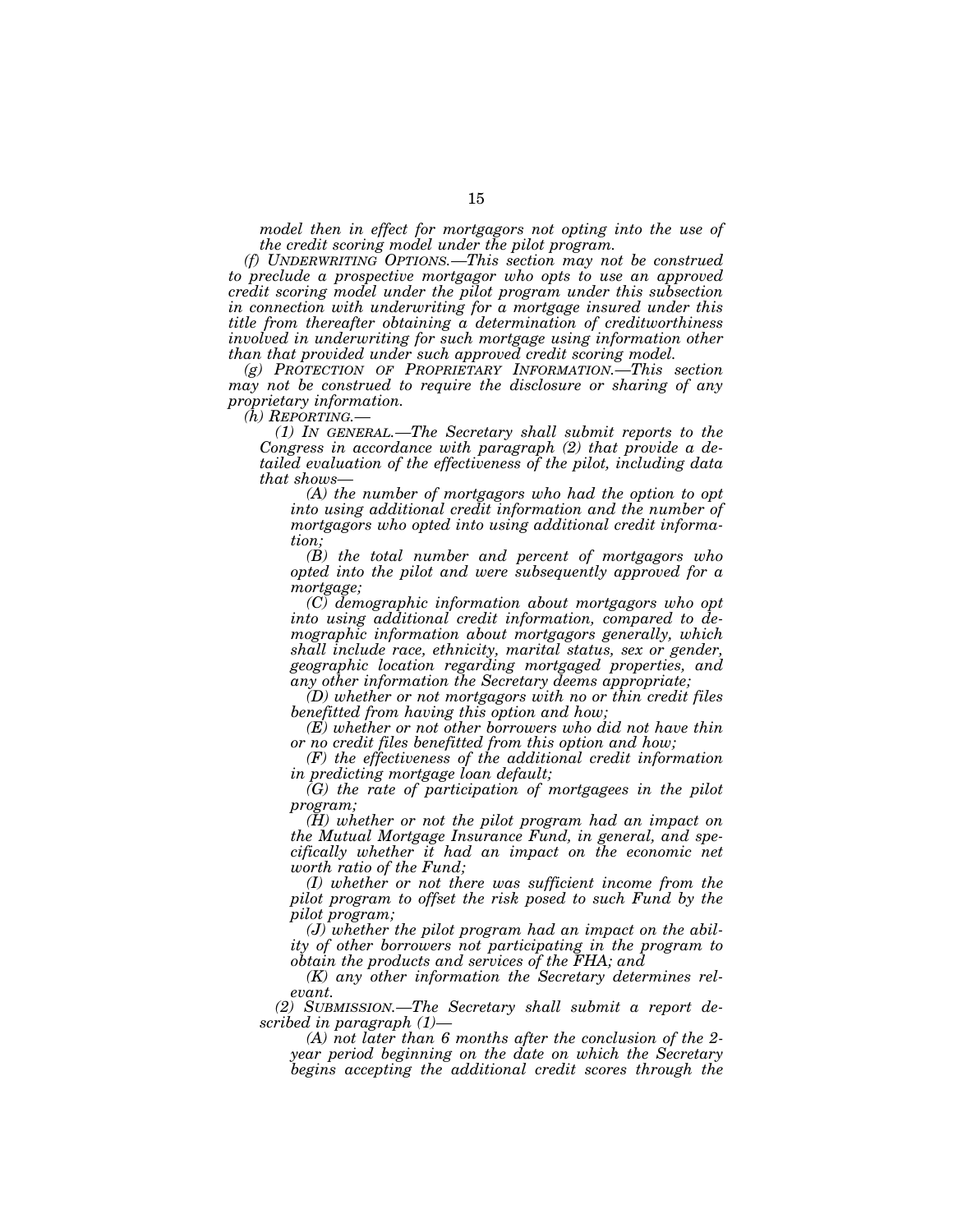*pilot program established by the Secretary pursuant to this section; and* 

*(B) not later than 1 year after the conclusion of the 5-year period beginning on the date of the enactment of the Alternative Data for Additional Credit FHA Pilot Program Reauthorization Act.*<br> **(3) REPORT ON SELECTION OF ADDITIONAL CREDIT MODEL.—** 

*Not later than the conclusion of the 6-month period that begins upon the conclusion of the one-year period under subsection (d), the Secretary shall submit to the Congress a report explaining why the additional credit scoring model or models selected pursuant to subsection (d) were selected in lieu of other commercially available credit scoring models.* 

*(4) PUBLIC AVAILABILITY OF INFORMATION.—The Secretary shall make publicly available in an easily accessible location on the website of the Department—* 

*(A) each report submitted to the Congress pursuant to this subsection; and* 

*(B) information about the pilot program, which shall include an up-to-date listing of mortgagees participating in the pilot program.* 

*(i) AUTHORITY TO LIMIT PARTICIPATION.—The Secretary may establish a limitation to cap participation in the pilot program under this section.* 

*(j) AUTHORIZATION OF APPROPRIATIONS.—There is authorized to* 

*be appropriated— (1) \$3,000,000 for fiscal year 2020 for establishing and car-*

 $r_1(z)$  \$1,500,000 for each of fiscal years 2021 through 2024 for

*carrying out the pilot program under this section.*  $[(c)$  LIMITATION.—In any fiscal year, the aggregate number of mortgages insured pursuant to the automated process established under this section may not exceed 5 percent of the aggregate number of mortgages for 1- to 4-family residences insured by the Secretary under this title during the preceding fiscal year.

 $\lbrack d \rbrack$  *(k)* SUNSET.—After the expiration of the  $\lbrack 5$ -year period beginning on the date of the enactment of the Building American Homeownership Act of 2008] 5-year period beginning on the date *of the enactment of the Alternative Data for Additional Credit FHA Pilot Program Reauthorization Act*, the Secretary may not enter into any new commitment to insure any mortgage, or newly insure any mortgage, pursuant to the automated process established under this section.

\* \* \* \* \* \* \*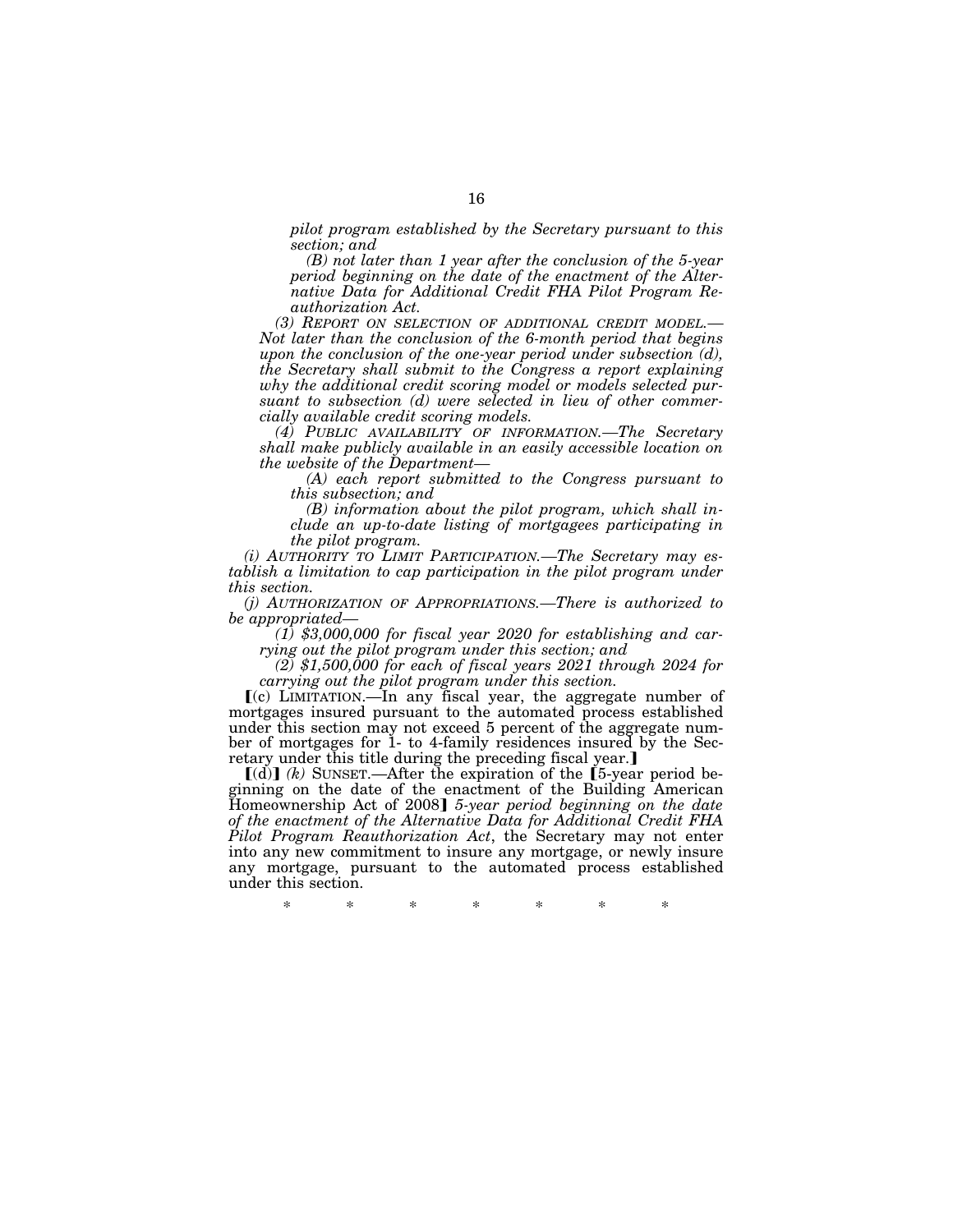# MINORITY VIEWS

Committee Republicans support efforts to better understand the use of alternative credit data and how it can benefit future borrowers who have little or no credit or for borrowers who are working to improve their credit history.

However, Committee Republicans are concerned that without proper guardrails in place, H.R. 123, the *FHA Additional Credit Pilot Program Reauthorization Act*, would add significant risk to the Federal Housing Administration's (FHA's) Mutual Mortgage Insurance Fund (MMIF). Moreover, Committee Republicans are concerned the additional risk would be passed off in the form of higher premiums to other, qualified borrowers who are trying to take the first step toward homeownership.

H.R. 123, as amended, would reauthorize a pilot program authorized in 2008 but never implemented by FHA. The pilot program would require FHA to make alternate credit rating information available to evaluate potential borrowers with thin or no credit history and who would otherwise not qualify for a loan.

It is unclear why the Obama Administration FHA never acted on the authorization in 2008. One possibility is the increased risk the pilot program would bring at a time that FHA's portfolio was already unhealthy. Some have argued the Obama Administration FHA never deployed the pilot because of its cost. The bill's stated 5-year operational cost of \$9 million negate those arguments. If the Obama Administration deemed the pilot to be of low-risk and highvalue, an FHA with more than \$1 trillion in insurance assets and 1 million newly insured loans each year could have easily acquired the capital to deploy it.

Notwithstanding the concerns articulated in 2008, Committee Republicans are concerned that the risks are even greater for the program authorized in H.R. 123. Democrats removed any limit on the size and scope of the program. A hard cap in terms of size is an essential feature of any ''pilot'' program.

During consideration of the bill, Rep. Roger Williams (R–TX) offered a commonsense amendment to create a 5 percent annual cap on the number of loans that could participate in the pilot program. However, the Williams Amendment was rejected by the Democrat majority on a party line vote.

In addition, given the amount of risk that this program could add to the MMIF's balance sheet, there should be tools to mitigate that added risk besides taxing other qualified borrowers with increased premiums. Those tools include higher premiums or down payments for borrowers who use this alternative credit scoring model.

While Committee Republicans believe in the purpose of FHA to help first-time and low-income homebuyers access mortgage credit, this pilot program is a risky experiment in lending to borrowers who have poor, or no credit history. Moreover, this program lacks